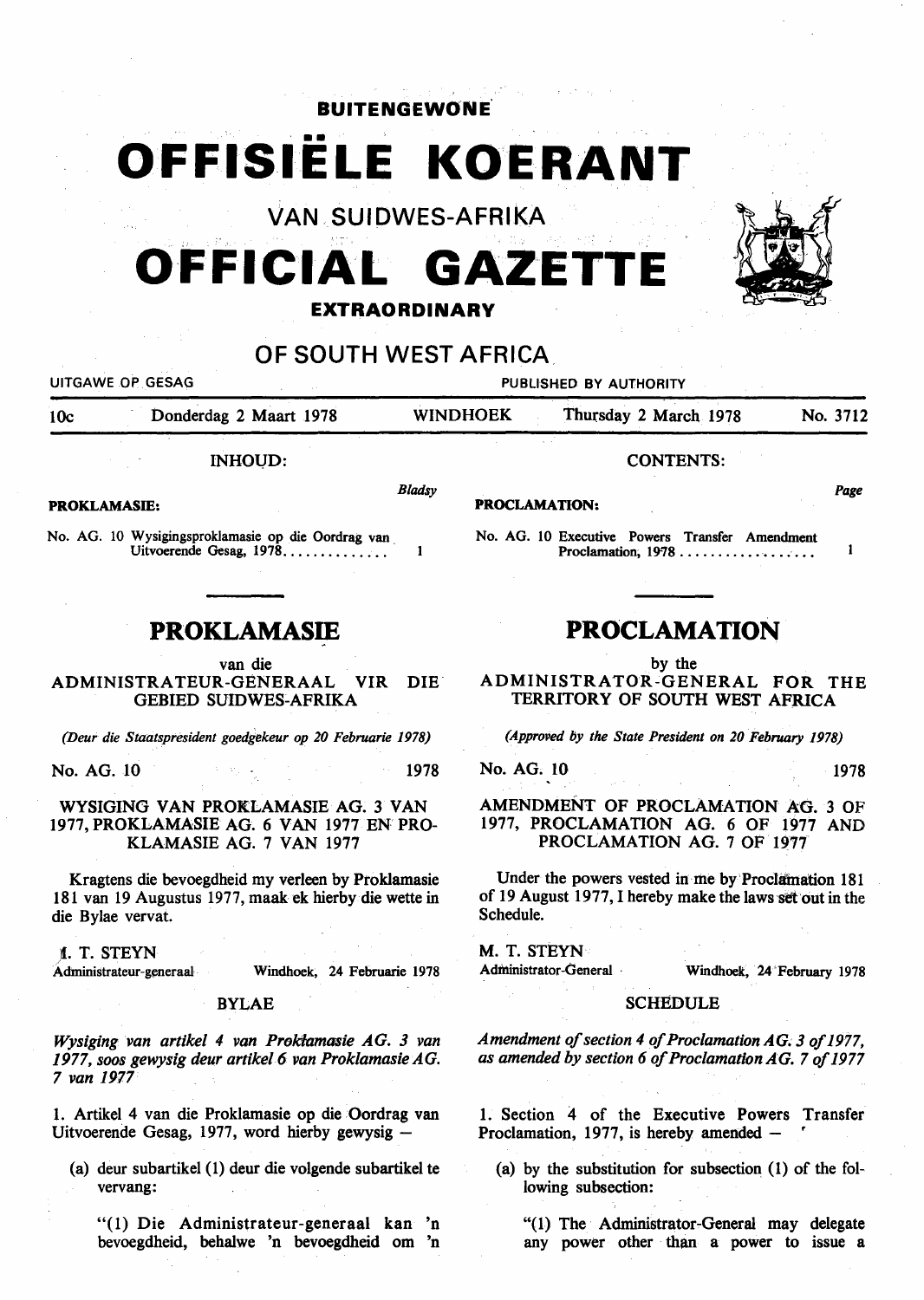i<br>馬蜜

 $\label{eq:1} \hat{X}^{I_{\rm{BS}}\rightarrow\frac{1}{2}}\hat{\hat{f}}_{\rm{BS}}^{\rm{S}}.$  $\label{eq:4} \begin{array}{c} \mathcal{L}_{\text{max}} = \mathcal{L}_{\text{max}} \\ \mathcal{L}_{\text{max}} = \mathcal{L}_{\text{max}} \end{array}$ 

-52

proklamasie uit te vaardig of om regulasies of reëls te maak, wat by 'n wet soos deur artikel 3(1) toegepas, aan hom verleen word en wat hy nie sou kon delegeer as dit nie vir die bepalings van -hierdie subartikel was nie, delegeer aan die sekretaris van die departement waardeur daardie wet ditte voer word of aan 'n beampte van die betrokke departement wat in die gebied diens doen en die versies van die versies die versies van die versies van die versies van die versies van die versies van die versies van die versies van die versies van die versies v ~ <sub>10</sub>2 • George Tittle of Section ''~··.7~ ,...\_. ; f *u* • ; ~ ~i':'!i).-~ ~:

- (b) deur paragraaf (a) van subartikel (2) deur die volgende paragraaf te vervang:
- "(a) Die sekretaris in subartikel (1) bedoel, kan 'n bevoegdheid wat kragtens daardie subartikel aan hom gedelegeer is of, kragtens of by 'n ander wet aan hom gedelegeer is of verleen  $\mathcal{A}^{\text{in}}_{\text{GUT}}$  ,  $\mathcal{A}^{\text{in}}$  , word, ondanks andersluidende bepalings van daardie ander wet, aan 'n beampte bedoel in subartikel (1) delegeer.".

#### *Wysiging van artike/4 van Proklamasie A G. 6 van 1977*

2. Artikel 4 van die Proklamasie op die Oordrag van Uitvoerende Gesag (Gevangenisse), 1977, word hierby gewysig-

- (a) deur subartikel (1) deur die volgende subartikel te vervang:
- "(1) Die Administrateur-generaal kan 'n bevoegdheid behalwe 'n bevoegdheid om 'n proklamasie uit te vaardig of om regulasies of reëls te maak, wat by 'n wet soos deur artikel  $3(1)$ toegepas, aan hom verleen word en wat by nie sou .kon delegeer as dit nie vir die bepalings van hierdie subartikel was nie, delegeer aan die Kommissaris van Gevangenisse of 'n offisier soos in die Wet op Gevangenisse omskryf wat in die gebied diens doen."; en
- $\cdot$  (b) deur subartikel (2) deur die volgende subartikel te vervang: a state of a state of the state

"(2)(a) Die Kommissaris van Gevangenisse kan *Allension* bevoegdheid wat kragtens subartikel (1) of, -- · , ktagtens' of:by 'n ander , wet aan hom gedelegeer is of verleen word, ondanks  $\Box$  andersluidende bepalings van daardie ander  $\therefore$  wet, aan 'n offisier bedoel in subartikel (1) delegeer.

(b) Die bepalings· van paragraaF (a) belet nie 'n delegering wat deur so 'n ander wet gemagtig word nie.".<br>En Antonio and Spanish Standard and Coll

*'Wysiging·van artilf&3 vanProklamasie AG.* 7 *van 1977* 

3. Artikel 3 van die Proklamasie op die Oordrag van Uitvoerende Gesag (Algemene Bepalings), 1977 (hieronder die Algemene Proklamasie genoem), word hierby gewysig deur die volgende subartikel by te voeg:

proclamatidn or to . make regulations or rules, which is conferred upon him by any law as applied by section  $3(1)$  and which but for the provisions. of this subsection ·he would not be empowered· to delegate, to the secretary of the *Complement* by which such law is administered or to an officer of the department concerned who is stationed in the territory."; and  $\sim$ الأول الأ<del>بلار الأول الأول الأول</del> الأول  $\sim$ 

- $\bullet$  (b) by the substitution for paragraph (a) of subsection (2) of the following paragraph:
	- "(a) The secretary referred to in subsection (1) may delegate any power delegated to him under that subsection or, delegated to or conferred upon him under or by any other law, notwithstanding anything to the contrary contained in that other law, to an officer referred to in subsection (1).".

### *Amendment of section 4 of Proclamation AG. 6 of 1977*

.2. Section 4 of the Executive Powers (Prisons) Transfer Proclamation, 1977, is hereby amended -

(a) by the substitution for subsection (1) of the following subsection:

"(1) The Administrator-General may delegate any power other than a power to issue a proclamation or to make regulations or rules, which is conferred upon him by any law as applied by section 3(1), and which but for the provisions of this subsection he would not be empowered to delegate, to the Commissioner of Prisons or to an. officer as defmed in the Prisons Act who is stationed in the territory."; and

- (b) by the substitution for subsection (2) of the following subsection:
	- "(2)(a) The Commissioner of Prisons may delegate any power delegated to him undet subsection  $(1)$  or, delegated to or conferred upon him under or by any other law, notwithstanding anything• to-the contrary contained in that other law, to an officer referred to in subsection (1).
- (b) The provisions of paragraph (a) shall not prohibit any delegation authorized by such **other law.".** · · per le formation in the lay

*Amendment of section 3. of Proclamation.AG. 7 of 1977*<br>All Recognizes on the late of a section of the section of the section of the section of the section of the section

3: Section 3 .of the-Executive Powers:Transfer (General Provisions) Proclamation, 1977 (hereinafter referred to as the General Proclamation), is hereby amended by the addition. of the following subsection:  $\cdot$ .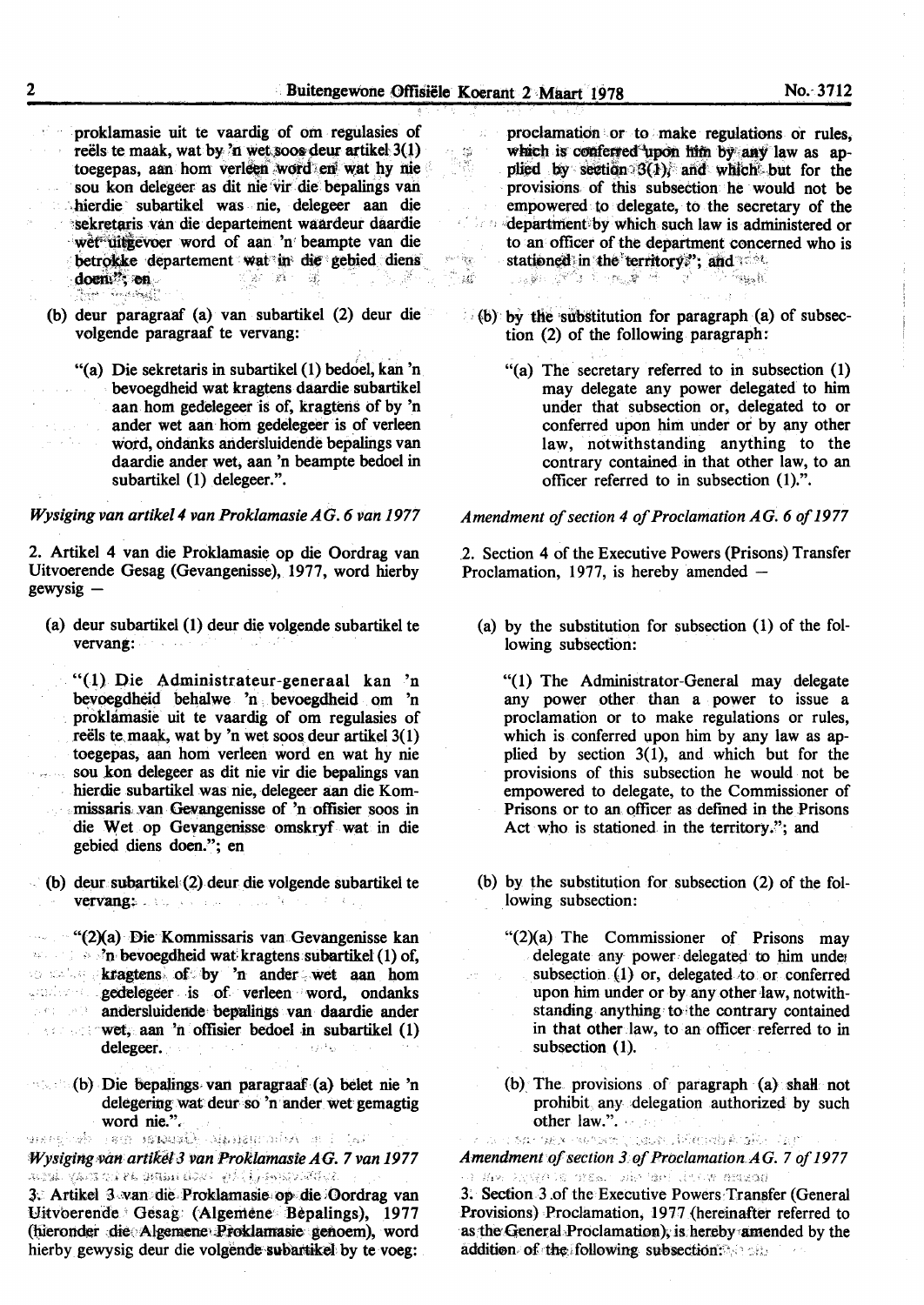- $\cdot$ "(5)(a) Waar sommige of al die bepalings van 'n wet wat deur die Parlement aangeneem is en in die gebied van toepassing is, ingevolge 'n oordragproklamasie of 'n ander proklamasie van die Administrateur-generaal deur hom of ·onder sy gesag geadministreer word, word 'n  $v_{\rm}$  verwy sing. in daardie wet na enige wysiging daarvan wat ook aldus van toepassing is, uitgelê as 'n verwysing na 'n wysiging van daardie wet wat deur die Parlement voor die inwerkingtreding van bedoelde oordragproklamasie of ander proklamasie aangeneem is.
- (b) Die bepalings van paragraaf (a) is nie van toepassing nie op 'n wet uit hoofde waarvan bedoelde wysiging aangebring word en waarin uitdruklik verklaar word dat dit in die gebied van toepassing is.".

### *Wysiging van artike/4 van Proklamasie AG. 7 van 1977*

4. Artikel 4 van die Algemene Proklamasie word hierby  $g$ ewysig  $-$ 

(a) deur subartikel (1) deur die volgende subartikel te vervang:

"(1) Die Administrateur-generaal kan 'n bevoegdheid, behalwe 'n bevoegdheid om 'n proklamasie uit te vaardig of om regulasies of reëls te maak, wat by 'n wet soos deur artikel  $3(1)$ en die betrokke oordragproklamasie toegepas, aan hom verleen word en wat hy nie sou kon delegeer as dit nie vir die bepalings van hierdie subartikel was nie, delegeer aan die hoof van die departement waarin die administrasie van daardie wet behartig word of aan 'n beampte van die betrokke departement wat in die gebied diens doen.";

- (b) deur paragraaf (a) van subartikel (2) deur die volgende paragraaf te vervang:
	- "(a) Die genoemde hoof kan 'n bevoegdheid wat kragtens subartikel  $(1)$  of kragtens of by 'n ander wet aan hom gedelegeer is of verleen word, ondanks andersluidende bepalings van daardie ander wet, aan 'n beampte bedoel in subartikel (1) delegeer."; en
- (c) deur paragraaf (a) van subartikel (6) deur die volgende paragraaf te vervang:
	- "(a) Die Administrateur-generaal kan die pos wat deur 'n in subartikel (1) bedoelde beampte beklee word, met die naam aanwys wat by . goedvind, en daardie naam moet deur die Hoofdirekteur van die Kantoor van die Administrateur-generaal by kennisgewing in die *Offisiele Koerant* bekendgemaak word.".
- $\cdot$  (5)(a) Where any or all the provisions of a law passed by Parliament and applicable in the territory, are in terms of a transfer proclamation or any other proclamation of  $\{y_{i}\}_{i=1}^{n}$  . the •Administrator-General administered by him, or under his. authority, any reference in that law to any amendment thereof which is also applicable as aforesaid, shall be  $\mathcal{L}_{\rm{eff}}$  at construed as a reference to an amendment of that law passed by ·Parliament before the commencement of such transfer proclamation or other proclamation.
	- いちいちじょしゃ せいぶけいしつ (b) The provisions of paragraph (a) shall not ap-
	- ply to a law by virtue of which such amendment is effected and in which is expressly declared that it shall apply in the territory.".

### *Amendment of section 4 of Proclamation AG. 7 of 1977*

4. Section 4 of the General Proclamation is hereby  $amended-$ 

(a) by the substitution for subsection (1) of the following subsection:

"(1) The Administrator-General may delegate any power other than a power to issue a proclamation or make regulations or rules, which is conferred upon him by any law as applied by section 3(1) and the relevant transfer proclamation, and which but for the provisions of this subsection he would not be empowered to delegate, to the. head of the department in which the administration of that law is carried on or to an officer of the department concerned who is stationed in the territory.";

- (b) by the substitution for paragraph  $(a)$  of subsection (2) of the following paragraph:
	- "(a) The said head may delegate any power  $\alpha$  delegated to him under subsection (1) or, delegated to or conferred upon him under or by any other law, notwithstanding anything to the contrary contained in that other law, to an officer referred to in subsection  $(1)$ ."; and 5.5的政策小司
- (c) by the substitution for paragraph (a) of subsection (6) of the following paragraph:
	- "(a) The Administrator-General may designate the post held by an officer referred to in subsection (1) by such name as he may deem fit, and such name shall be made known by the Chief Director of the Office of. the Administrator-General by notice in the *Official Gazette.".*  $\sim 2.1$ فهادي المتحاد  $\sigma_{\rm c}$  and  $\sigma_{\rm c}$

.<br>دلال در در رو<del>ان</del>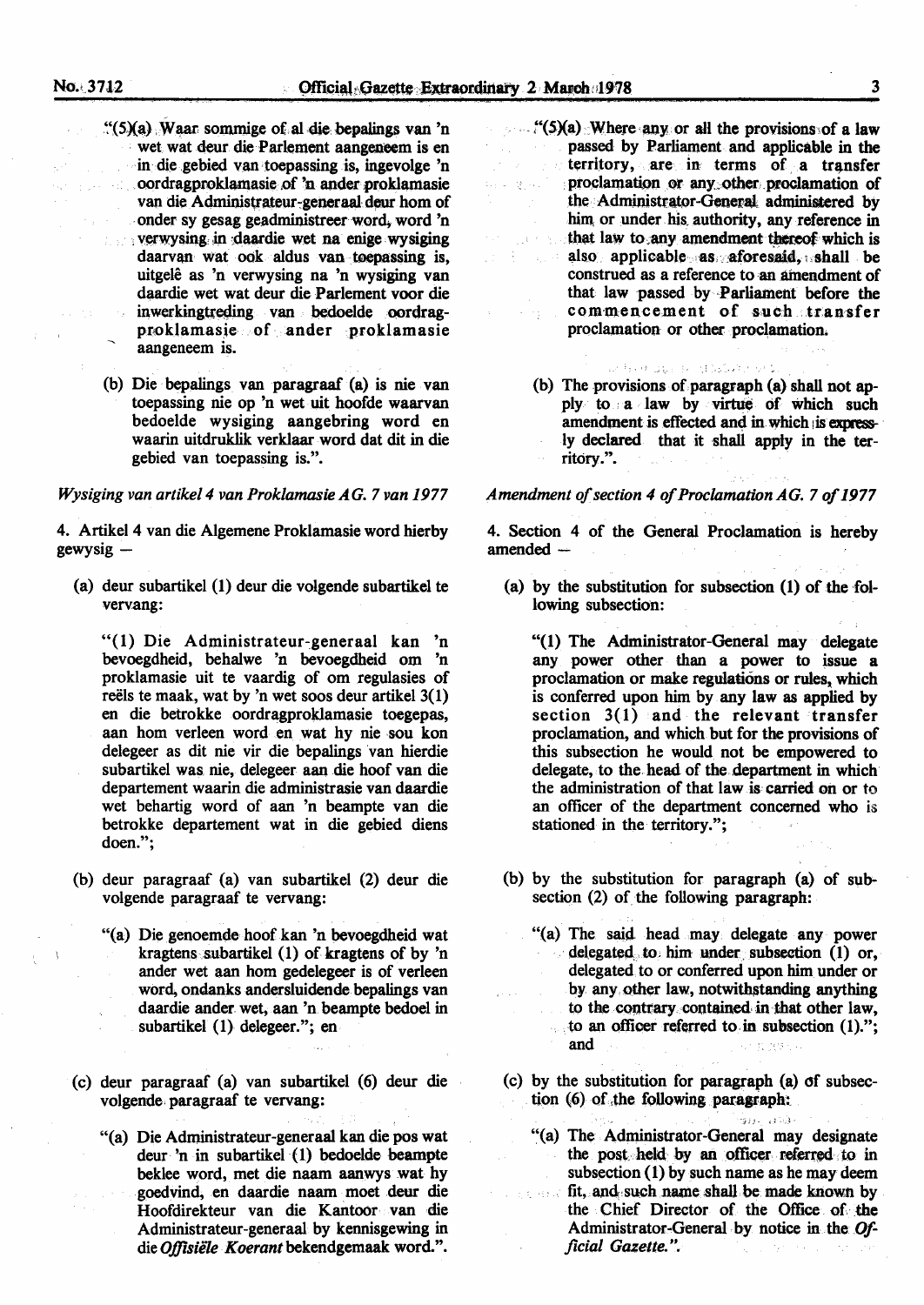*Invoegingvan artikels 4bis en 4ter in Proklamasie AG.*  7 *van 1977* ·

5. Die volgende artikels word hierby in die Algemene Proklamasie na attikel 4 ingevoeg:

"Uitoefening van bevoegdhede van Administrateur*gelferaal deur Hoofdirekteur* 

*4bis.* ( l) Wanneer die Administrateur-generaal afwesig is of om 'n ander rede nie in staat is om op te tree nie, kan die Hoofdirekteur van die Kantoor van die Administrateur-generaal, onderworpe aan die gesag van die Administrateur-generaal en op die voorwaardes (as daar is) wat hy bepaal, 'n bevoegdheid, behalwe 'n bevoegdheid om 'n proklamasie uit te vaardig of om regulasies of reëls te maak, uitoefen wat aan die Administrateur-generaal verleen word by 'n wet soos toegepas deur artikel  $3(1)$ en 'n oordragproklamasie.

(2) 'n Beslissing van die genoemde Hoofdirekteur by die uitoefening van 'n bevoegdheid in subartikel (I) bedoel, word geag 'n beslissing van die Administrateur-generaal te wees tensy daardie beslissing deur die Administrateur-generaal ingetrek word of, indien by dit wysig, soos deur hom gewysig: Met dien verstande dat 'n wysiging of intrekking van bedoelde beslissing nie die geldigheid van enigiets wat kragtens so 'n beslissing voor die wysiging of intrekking daarvan gedoen is, raak nie:

· *Bestryding van uitgawes in verband met administrasie van sekere sake ·van die gebied* 

*4ter.* Enige uitgawes wat die Sekretaris van die Tesourie bepaal  $-$ 

- (a) in verband met die administrasie van die Departement van Doeane- en Aksyns in die gebied; of
- (b) in of ten opsigte van die gebied van enige ander departement van die Republiek waarvan die administrasie in die gebied nie deur die Administrateur-generaal behartig word nie; of
- (c) in verband met die administrasie in often opsigte van die gebied van 'n wet of'n bepaling van 'n wet wat ingevolge hierdie Proklamasie of 'n oordragproklamasie uitgesluit is van die gesag van die Administrateur-generaal,

 $-3.7^{+0.4}$ 

19.

word, onderworpe aan bewilliging van sodanige uitgawes deur die Administrateur-generaal, uit die Suidwes-Afrikarekening' bedoet in artikel 2 van die Skatkis- en Ouditwet, 197S(Wet 66 van 1975), bestry asof die betrokke administrasie deur die Administrateur-generaal behartig word of onder sy gesag geskied.".  $(\mathcal{Z},\mathcal{F})_{\mathcal{A},\mathcal{F}}\in\mathbb{R}^{d\times d}$ ولردد

 $\label{eq:2.1} \mathcal{P}_{\mathcal{M}}(\mathbf{x}) = \mathbf{g}(\mathbf{x}^{\mathcal{M}})^{-1} \mathcal{P}(\mathbf{x}^{\mathcal{M}})$ 

*Insertion of sections 4bis and 4ter in Proclamation A G.*  7 *of 1977* · ·

*5.* The following sections are hereby inserted in the General Proclamation after section 4:

*"Exercising of powers of Administrator-General by Chief Director* 

*4bis.* (1) WHenever the Administrator-General is absent or for any other reason unable to act, the Chief Director of the Office of the Administrator· General may exercise, subject to the authority of the Administrator-General and on the conditions (if any) determined by him, any power other than a power to issue a ptoclamation or make regulations or rules, conferred upon the Administrator-General by any law as applied by section  $3(1)$  and a transfer proclamation.

(2) Any decision of the said Chief Director given in the exercise of a power referred to in subsection (1), shall be deemed to be a decision of the Administrator-General unless such decision is withdrawn by the Administrator-General or, if it is amended by him, as amended by him: Provided that any amendment or withdrawal of such decision shall not affect the validity of anything done under such a decision before the amendment or withdrawal thereof.

*Defrayal of expenditure in connection with the administration of certain affairs of the territory* 

*4ter.* Any expenditure determined by the Secretary to the Treasury  $-$ 

- (a) in connection with the administration of the Department of Customs and Excise in the territory; or
- (b) in or in respect of the territory of any other department of the Republic of which the administration in the territory is not administered by the Administrator-General; or-
- (c) in connection with the administration in or in respect of the territory of any law or a provision of any law excluded in terms of this Proclamation or any transfer proclamation from the authority of the Administrator-General,

shall, subject to appropriation of such expenditure by the Administrator-General, be defrayed from the South West Africa Account referred to in section 2 of the Exchequer and Audit Act, 1975 (Act 66 of 1975), as if the relevant administration is carried on by the Administrator-General or takes place under his authority.".

the contract of the computer of the top